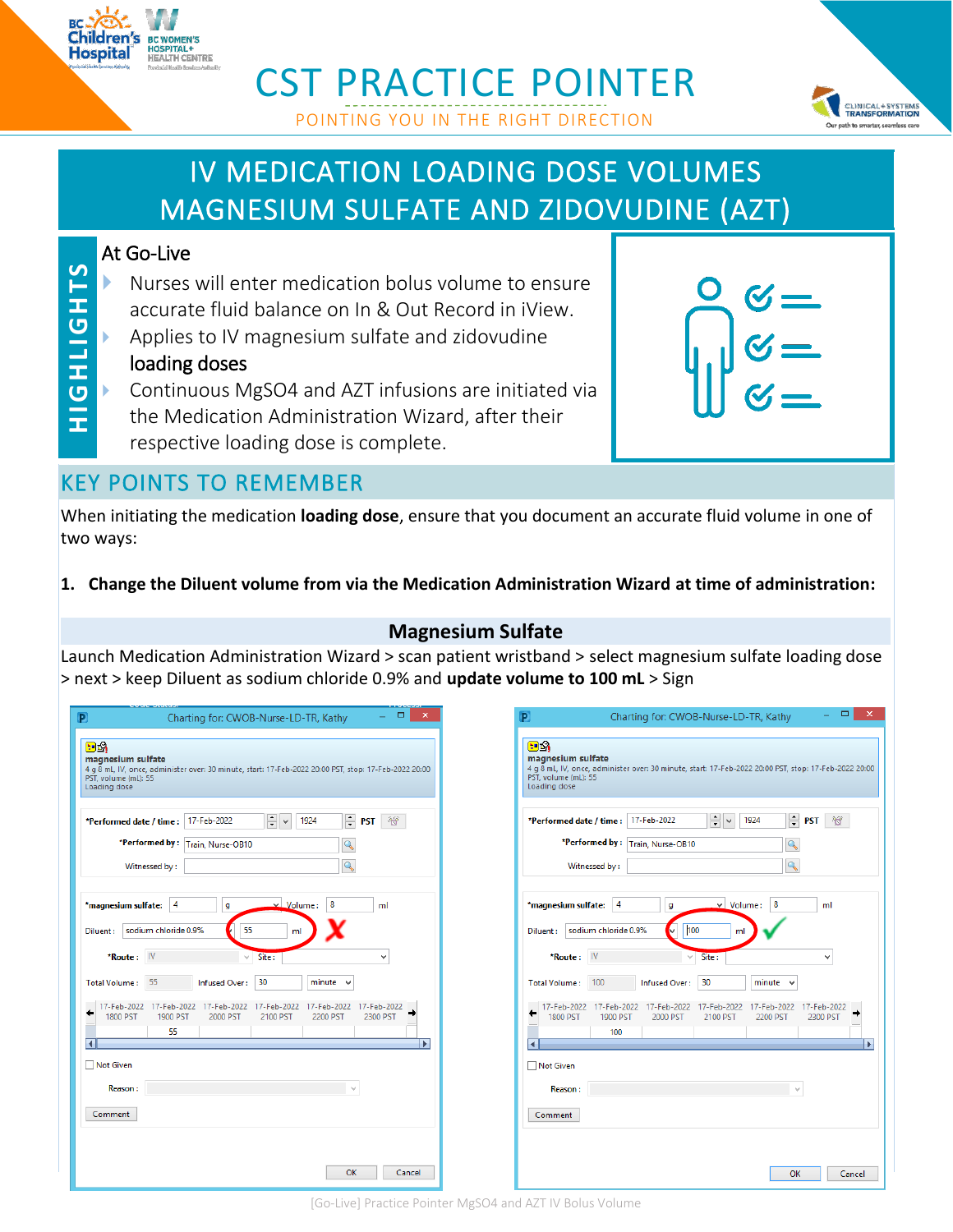

## CST PRACTICE POINTER POINTING YOU IN THE RIGHT DIRECTION



### **Zidovudine (AZT)**

Launch Medication Administration Wizard > scan patient wristband > select zidovudine loading dose > next > **change Diluent to dextrose 5% and update volume according to Zidovudine Dosing Table** > Sign

|            | Zidovudine Dosing Table: * Only to be used for standard 2 mg/mL solution<br>Round woman's weight to the nearest 2 kg |                                                                                               |            |                                                                                         |                                                                                               |
|------------|----------------------------------------------------------------------------------------------------------------------|-----------------------------------------------------------------------------------------------|------------|-----------------------------------------------------------------------------------------|-----------------------------------------------------------------------------------------------|
| Wt<br>(kq) | <b>LOADING DOSE</b><br>Set pump at this rate<br><b>FOR FIRST HOUR ONLY</b><br>(mL/hour)                              | <b>CONTINUOUS</b><br><b>INFUSION</b><br>Set pump at this rate(after<br>loading dose)(mL/hour) | Wt<br>(kg) | <b>LOADING DOSE</b><br>Set pump at this rate<br><b>FOR FIRST HOUR ONLY</b><br>(mL/hour) | <b>CONTINUOUS</b><br><b>INFUSION</b><br>Set pump at this rate(after<br>loading dose)(mL/hour) |
| 50         | 50                                                                                                                   | 25                                                                                            | 90         | 90                                                                                      | 45                                                                                            |
| 52         | 52                                                                                                                   | 26                                                                                            | 92         | 92                                                                                      | 46                                                                                            |
| 54         | 54                                                                                                                   | 27                                                                                            | 94         | 94                                                                                      | 47                                                                                            |
| 56         | 56                                                                                                                   | 28                                                                                            | 96         | 96                                                                                      | 48                                                                                            |
| 58         | 58                                                                                                                   | 29                                                                                            | 98         | 98                                                                                      | 49                                                                                            |
| 60         | 60                                                                                                                   | 30                                                                                            | 100        | 100                                                                                     | 50                                                                                            |
| 62         | 62                                                                                                                   | 31                                                                                            | 102        | 102                                                                                     | 51                                                                                            |
| 64         | 64                                                                                                                   | 32                                                                                            | 104        | 104                                                                                     | 52                                                                                            |
| 66         | 66                                                                                                                   | 33                                                                                            | 106        | 106                                                                                     | 53                                                                                            |
| 68         | 68                                                                                                                   | 34                                                                                            | 108        | 108                                                                                     | 54                                                                                            |
| 70         | 70                                                                                                                   | 35                                                                                            | 110        | 110                                                                                     | 55                                                                                            |
| 72         | 72                                                                                                                   | 36                                                                                            | 112        | 112                                                                                     | 56                                                                                            |
| 74         | 74                                                                                                                   | 37                                                                                            | 114        | 114                                                                                     | 57                                                                                            |
| 76         | 76                                                                                                                   | 38                                                                                            | 116        | 116                                                                                     | 58                                                                                            |
| 78         | 78                                                                                                                   | 39                                                                                            | 118        | 118                                                                                     | 59                                                                                            |
| 80         | 80                                                                                                                   | 40                                                                                            | 120        | 120                                                                                     | 60                                                                                            |
| 82         | 82                                                                                                                   | 41                                                                                            | 122        | 122                                                                                     | 61                                                                                            |
| 84         | 84                                                                                                                   | 42                                                                                            | 124        | 124                                                                                     | 62                                                                                            |
| 86         | 86                                                                                                                   | 43                                                                                            | 126        | 126                                                                                     | 63                                                                                            |
| 88         | 88                                                                                                                   | 44                                                                                            | 128        | 128                                                                                     | 64                                                                                            |

e.g. A pregnant patient that weighs 80 kg will have an zidovudine Diluent volume of 80 mL:

| $\Box$                                                                                                                                                                                                                                               | $\Box$                                                                                                                                                                                                                            |
|------------------------------------------------------------------------------------------------------------------------------------------------------------------------------------------------------------------------------------------------------|-----------------------------------------------------------------------------------------------------------------------------------------------------------------------------------------------------------------------------------|
| $\times$                                                                                                                                                                                                                                             | $\propto$                                                                                                                                                                                                                         |
| P                                                                                                                                                                                                                                                    | P                                                                                                                                                                                                                                 |
| Charting for: CWOB-Nurse-LD-TR, Kathy                                                                                                                                                                                                                | Charting for: CWOB-Nurse-LD-TR, Kathy                                                                                                                                                                                             |
| $\mathbf{H} = \mathbf{H} \mathbf{H}$                                                                                                                                                                                                                 | $\mathcal{L} \mathbf{H}$                                                                                                                                                                                                          |
| zidovudine                                                                                                                                                                                                                                           | zidovudine                                                                                                                                                                                                                        |
| 160 mg, IV, once, administer over: 60 minute, drug form: inj, start: 17-Feb-2022 20:00 PST, stop:                                                                                                                                                    | 160 mg, IV, once, administer over: 60 minute, drug form: inj, start: 17-Feb-2022 20:00 PST, stop:                                                                                                                                 |
| 17-Feb-2022 20:00 PST                                                                                                                                                                                                                                | 17-Feb-2022 20:00 PST                                                                                                                                                                                                             |
| Initiate IV zidovudine immediately at rupture of membranes (ROM), onset of labour, and/or at lea                                                                                                                                                     | Initiate IV zidovudine immediately at rupture of membranes (ROM), onset of labour, and/or at lea                                                                                                                                  |
| $\frac{1}{\tau}$ $\vee$<br>$\div$ PST<br>$\sigma$<br>17-Feb-2022<br>1941<br>*Performed date / time :<br>*Performed by: Train, Nurse-OB10<br>$\mathbf{Q}$<br>$\mathbf{Q}$<br>Witnessed by:                                                            | $\frac{1}{\tau}$ v<br>$\Rightarrow$ PST<br>*Performed date / time : 17-Feb-2022<br>1941<br>$\sigma$<br>*Performed by: Train, Nurse-OB10<br>$\mathbb{Q}$<br>Q<br>Witnessed by:                                                     |
| 160                                                                                                                                                                                                                                                  | 160                                                                                                                                                                                                                               |
| 16                                                                                                                                                                                                                                                   | 16                                                                                                                                                                                                                                |
| *zidovudine:                                                                                                                                                                                                                                         | $\vee$ Volume:                                                                                                                                                                                                                    |
| mq                                                                                                                                                                                                                                                   | *zidovudine:                                                                                                                                                                                                                      |
| $\vee$ Volume:                                                                                                                                                                                                                                       | ma.                                                                                                                                                                                                                               |
| ml                                                                                                                                                                                                                                                   | ml                                                                                                                                                                                                                                |
| Diluent:                                                                                                                                                                                                                                             | 80                                                                                                                                                                                                                                |
| <none></none>                                                                                                                                                                                                                                        | dextrose 5%                                                                                                                                                                                                                       |
| ml                                                                                                                                                                                                                                                   | Diluent:                                                                                                                                                                                                                          |
| $\checkmark$                                                                                                                                                                                                                                         | $\checkmark$                                                                                                                                                                                                                      |
| Site:                                                                                                                                                                                                                                                | ml                                                                                                                                                                                                                                |
| $*$ Route: $\mathbb{W}$                                                                                                                                                                                                                              | *Route:                                                                                                                                                                                                                           |
| $\checkmark$                                                                                                                                                                                                                                         | $\mathsf{IV}$                                                                                                                                                                                                                     |
| v                                                                                                                                                                                                                                                    | Site:                                                                                                                                                                                                                             |
| 60<br>16<br>Infused Over:<br>minute<br><b>Total Volume:</b><br>$\checkmark$<br>17-Feb-2022<br>17-Feb-2022<br>17-Feb-2022<br>17-Feb-2022<br>17-Feb-2022<br>17-Feb-2022<br>1800 PST<br><b>1900 PST</b><br>2000 PST<br>2100 PST<br>2200 PST<br>2300 PST | 60<br>80<br>$minute \sim$<br><b>Total Volume:</b><br>Infused Over:<br>17-Feb-2022<br>17-Feb-2022 17-Feb-2022<br>17-Feb-2022<br>17-Feb-2022<br>17-Feb-2022<br>1800 PST<br>1900 PST<br>2000 PST<br>2100 PST<br>2200 PST<br>2300 PST |
| $\blacktriangleright$                                                                                                                                                                                                                                | к                                                                                                                                                                                                                                 |
| K                                                                                                                                                                                                                                                    | Ы                                                                                                                                                                                                                                 |
| □ Not Given                                                                                                                                                                                                                                          | □ Not Given                                                                                                                                                                                                                       |
| Reason:                                                                                                                                                                                                                                              | Reason:                                                                                                                                                                                                                           |
| Comment                                                                                                                                                                                                                                              | Comment                                                                                                                                                                                                                           |
| OK                                                                                                                                                                                                                                                   | OK                                                                                                                                                                                                                                |
| Cancel                                                                                                                                                                                                                                               | Cancel                                                                                                                                                                                                                            |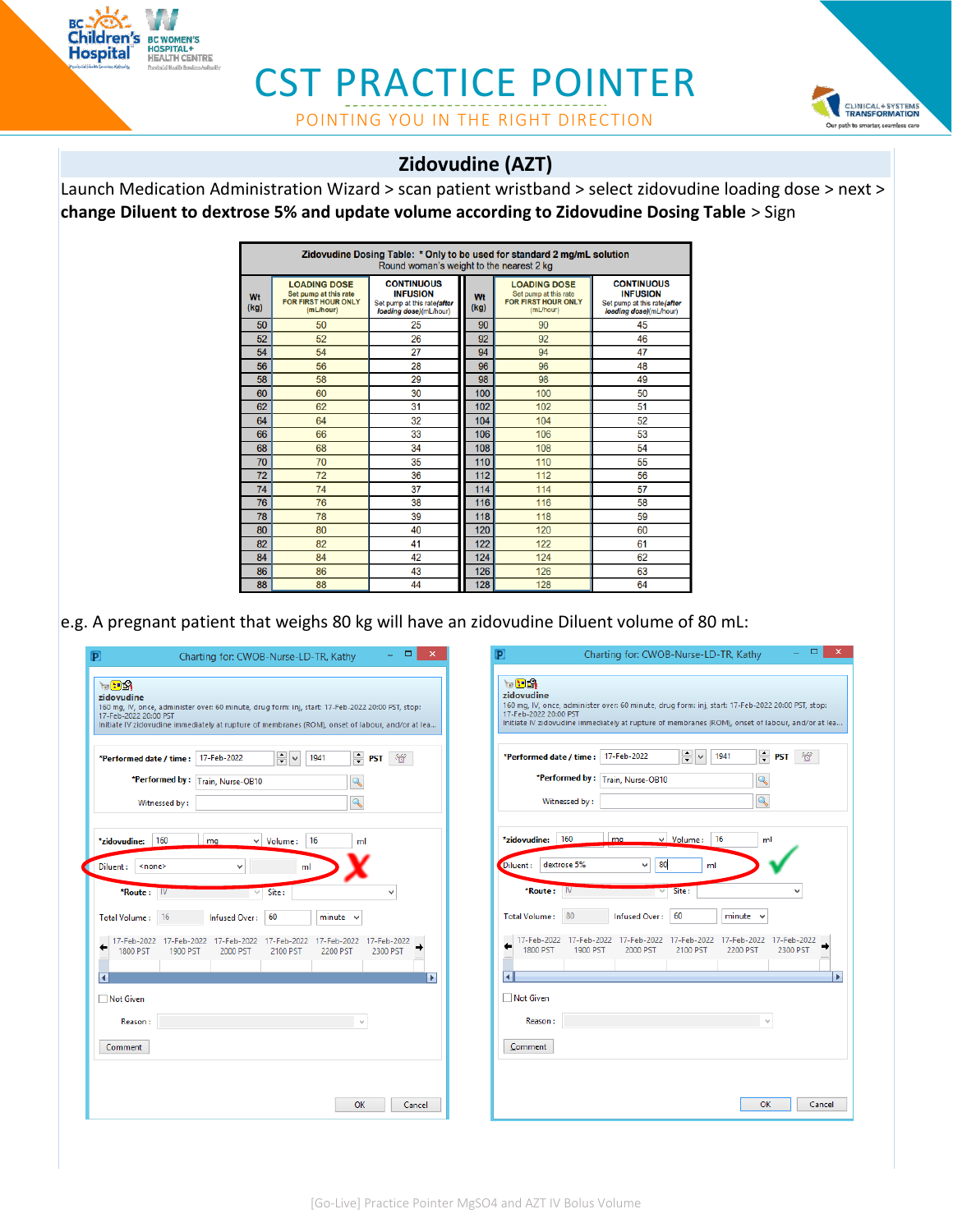

## CST PRACTICE POINTER POINTING YOU IN THE RIGHT DIRECTION



#### 2. **Modify the Diluent volume via the MAR after medication administration**:

#### **Magnesium Sulfate**

MAR > Discontinued Scheduled > right-click on magnesium sulfate dose or associated sodium chloride 0.9% volume > click Modify > manually enter 100 mL in the Diluent volume box > sign documentation with green checkmark

|                                                                                        |  |  | View Details    |
|----------------------------------------------------------------------------------------|--|--|-----------------|
| <b>Discontinued Scheduled</b><br>$\left(\frac{1}{2}\right)$                            |  |  | View Comments   |
| magnesium sulfate                                                                      |  |  | View Order Info |
| 4 g 8 mL, IV, once, administer over: 30 minute,<br>start: 22-Feb-2022 12:00 PST, stop: |  |  | Modify          |
| 22-Feb-2022 12:00 PST, volume (mL): 55<br>Loading dose                                 |  |  | Unchart         |
| magnesium sulfate                                                                      |  |  | Forward/Refuse  |
| sodium chloride 0.9%                                                                   |  |  | mL AUTH IVEIL   |

| ▭<br>×<br>P<br>Charting for: CWOB-Nurse-LD-TR, Kathy                                                                                                                               |  |  |  |  |
|------------------------------------------------------------------------------------------------------------------------------------------------------------------------------------|--|--|--|--|
| og<br>magnesium sulfate<br>4 g 8 mL, IV, once, administer over: 30 minute, start: 17-Feb-2022 20:00 PST, stop: 17-Feb-2022 20:00<br>PST, volume (mL): 55<br>Loading dose           |  |  |  |  |
| $\frac{1}{\tau}$<br>÷<br>17-Feb-2022<br>1924<br>*Performed date / time :<br><b>PST</b><br>*Performed by:<br>Train, Nurse-OB10<br>$\overline{\mathbf{Q}}$<br>Witnessed by:          |  |  |  |  |
| 4<br>$\vee$ Volume:<br>8<br>*magnesium sulfate:<br>ml<br>g<br>55<br>sodium chloride 0.9%<br>Diluent:<br>ml                                                                         |  |  |  |  |
| IV<br>*Route:<br>Site:                                                                                                                                                             |  |  |  |  |
| 55<br><b>Infused Over:</b><br>30<br><b>Total Volume:</b><br>minute                                                                                                                 |  |  |  |  |
| 17-Feb-2022<br>17-Feb-2022<br>17-Feb-2022<br>17-Feb-2022<br>17-Feb-2022<br>17-Feb-2022<br><b>1800 PST</b><br><b>1900 PST</b><br>2000 PST<br>2300 PST<br>2100 PST<br>2200 PST<br>55 |  |  |  |  |
| Ы                                                                                                                                                                                  |  |  |  |  |
| Not Given                                                                                                                                                                          |  |  |  |  |
| <b>Reason:</b>                                                                                                                                                                     |  |  |  |  |
| Comment                                                                                                                                                                            |  |  |  |  |
| OK<br>Cancel                                                                                                                                                                       |  |  |  |  |

| ▭<br>×<br>P<br>Charting for: CWOB-Nurse-LD-TR, Kathy                                                                                                                                                                                                                            |   |  |  |  |
|---------------------------------------------------------------------------------------------------------------------------------------------------------------------------------------------------------------------------------------------------------------------------------|---|--|--|--|
| og<br>magnesium sulfate<br>4 q 8 mL, IV, once, administer over: 30 minute, start: 17-Feb-2022 20:00 PST, stop: 17-Feb-2022 20:00<br>PST, volume (mL): 55<br>Loading dose                                                                                                        |   |  |  |  |
| $\div$<br>$\div$<br>17-Feb-2022<br>1924<br>*Performed date / time :<br><b>PST</b><br>*Performed by:<br>Train, Nurse-OB10<br>$\mathbb{Q}$<br>Witnessed by:                                                                                                                       |   |  |  |  |
| 4<br>$\vee$ Volume:<br>8<br>*magnesium sulfate:<br>ml<br>g<br>100<br>sodium chloride 0.9%<br>Diluent:<br>ml<br>*Route:<br>IV<br>Site:<br>v                                                                                                                                      |   |  |  |  |
| 100<br>Infused Over:<br>30<br><b>Total Volume:</b><br>minute<br>17-Feb-2022<br>17-Feb-2022<br>17-Feb-2022<br>17-Feb-2022<br>17-Feb-2022<br>17-Feb-2022<br>1800 PST<br>2300 PST<br>1900 PST<br>2000 PST<br>2100 PST<br>2200 PST<br>100<br><b>Not Given</b><br>Reason:<br>Comment | Ы |  |  |  |
| OK<br>Cancel                                                                                                                                                                                                                                                                    |   |  |  |  |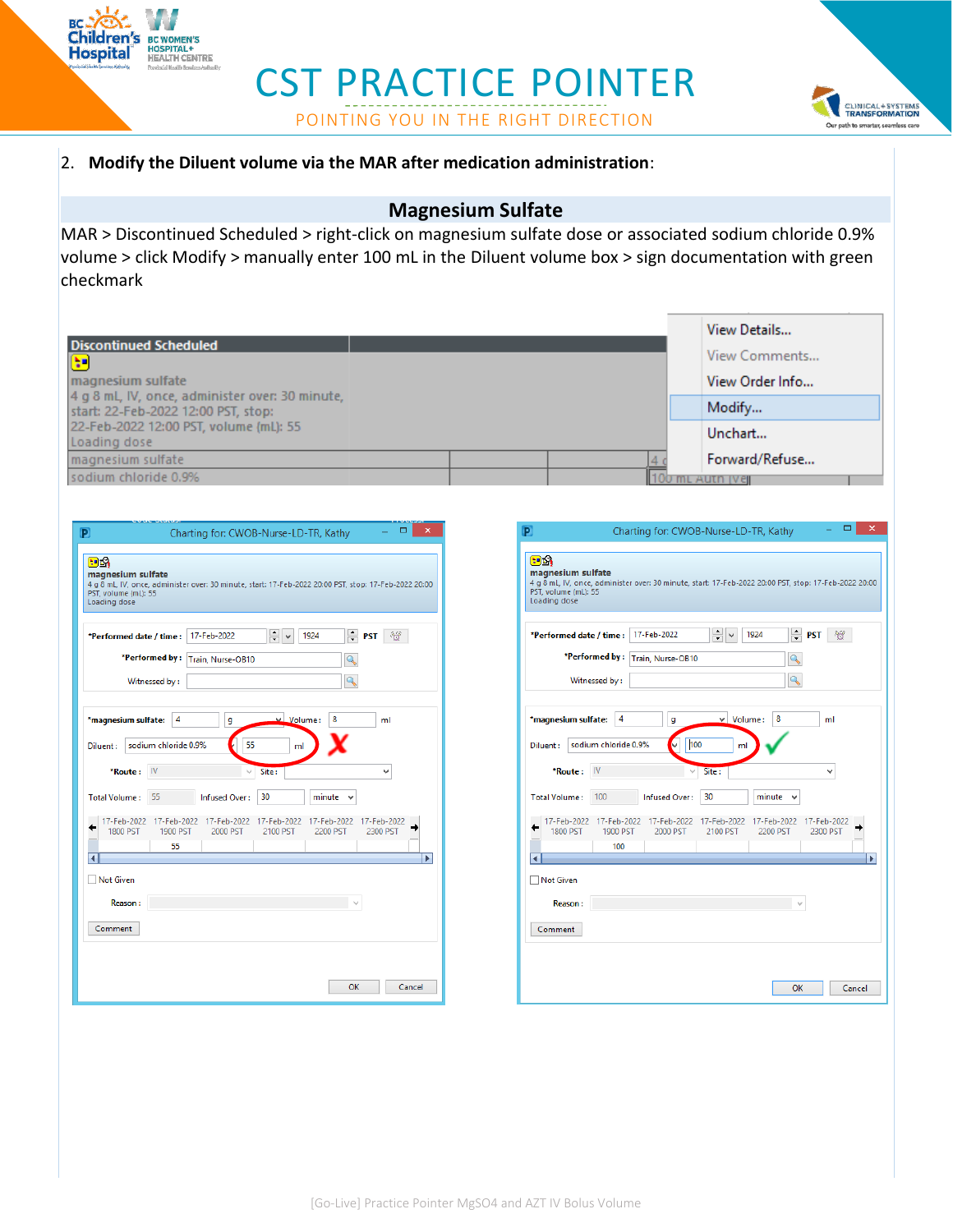

# CST PRACTICE POINTER

POINTING YOU IN THE RIGHT DIRECTION



| Zidovudine (AZT)                                                                                                                                                                                                                                                                                                                                                                                                                                                                                                                                                               |                                                                                                                                                                                                                                                                                                                                                                                                                                                                                                                |  |  |  |
|--------------------------------------------------------------------------------------------------------------------------------------------------------------------------------------------------------------------------------------------------------------------------------------------------------------------------------------------------------------------------------------------------------------------------------------------------------------------------------------------------------------------------------------------------------------------------------|----------------------------------------------------------------------------------------------------------------------------------------------------------------------------------------------------------------------------------------------------------------------------------------------------------------------------------------------------------------------------------------------------------------------------------------------------------------------------------------------------------------|--|--|--|
| MAR > Discontinued Scheduled > right-click on AZT dose > click Modify > manually enter weight-based<br>Diluent volume in appropriate box > sign documentation with green checkmark                                                                                                                                                                                                                                                                                                                                                                                             |                                                                                                                                                                                                                                                                                                                                                                                                                                                                                                                |  |  |  |
|                                                                                                                                                                                                                                                                                                                                                                                                                                                                                                                                                                                | View Details                                                                                                                                                                                                                                                                                                                                                                                                                                                                                                   |  |  |  |
|                                                                                                                                                                                                                                                                                                                                                                                                                                                                                                                                                                                | View Comments                                                                                                                                                                                                                                                                                                                                                                                                                                                                                                  |  |  |  |
| hal:"                                                                                                                                                                                                                                                                                                                                                                                                                                                                                                                                                                          | View Order Info                                                                                                                                                                                                                                                                                                                                                                                                                                                                                                |  |  |  |
| zidovudine<br>160 mg, IV, once, administer over: 60 minute,                                                                                                                                                                                                                                                                                                                                                                                                                                                                                                                    | Modify                                                                                                                                                                                                                                                                                                                                                                                                                                                                                                         |  |  |  |
| drug form: inj, start: 22-Feb-2022 12:00 PST,<br>stop: 22-Feb-2022 12:00 PST                                                                                                                                                                                                                                                                                                                                                                                                                                                                                                   | Unchart                                                                                                                                                                                                                                                                                                                                                                                                                                                                                                        |  |  |  |
| Initiate IV zidovudine immediately at rupture                                                                                                                                                                                                                                                                                                                                                                                                                                                                                                                                  | Forward/Refuse                                                                                                                                                                                                                                                                                                                                                                                                                                                                                                 |  |  |  |
| zidovudine                                                                                                                                                                                                                                                                                                                                                                                                                                                                                                                                                                     | ma Auth IV <sub>d</sub>                                                                                                                                                                                                                                                                                                                                                                                                                                                                                        |  |  |  |
| $\boldsymbol{\mathsf{x}}$<br>Charting for: CWOB-Nurse-LD-TR, Kathy<br>P<br>$\mathbf{F} \mathbf{F} \mathbf{F}$<br>zidovudine<br>160 mg, IV, once, administer over: 60 minute, drug form: inj, start: 17-Feb-2022 20:00 PST, stop:<br>17-Feb-2022 20:00 PST<br>Initiate IV zidovudine immediately at rupture of membranes (ROM), onset of labour, and/or at lea<br>$\div$ PST<br>≑l∨<br>*Performed date / time: 17-Feb-2022<br>1941<br>ಿರ್<br>*Performed by: Train, Nurse-OB10<br>Q<br>$\mathbf{Q}$<br>Witnessed by:<br> 160<br>*zidovudine:<br>mg<br>$\vee$ Volume:<br>16<br>ml | ×<br>Charting for: CWOB-Nurse-LD-TR, Kathy<br>눈면쇠<br>zidovudine<br>160 mg, IV, once, administer over: 60 minute, drug form: inj, start: 17-Feb-2022 20:00 PST, stop:<br>17-Feb-2022 20:00 PST<br>Initiate IV zidovudine immediately at rupture of membranes (ROM), onset of labour, and/or at lea<br>÷V<br>$\div$ PST<br>1941<br>17-Feb-2022<br>ಿರ್<br>*Performed date / time :<br>*Performed by: Train, Nurse-OB10<br>Q<br>$\mathbf{Q}$<br>Witnessed by:<br>*zidovudine: 160<br>$\vee$ Volume: 16<br>ma<br>ml |  |  |  |
| Diluent:<br><none><br/>٧<br/>ml<br/>Site:<br/>*Route :<br/>- IV</none>                                                                                                                                                                                                                                                                                                                                                                                                                                                                                                         | 80<br>dextrose 5%<br><b>Diluent:</b><br>v<br>ml<br>Site:<br>*Route :                                                                                                                                                                                                                                                                                                                                                                                                                                           |  |  |  |
| 60<br>Total Volume: 16<br>Infused Over:<br>$minute \sim$                                                                                                                                                                                                                                                                                                                                                                                                                                                                                                                       | 80<br>60<br>Infused Over:<br>$minute \sim$<br>Total Volume:                                                                                                                                                                                                                                                                                                                                                                                                                                                    |  |  |  |
| 17-Feb-2022 17-Feb-2022 17-Feb-2022 17-Feb-2022 17-Feb-2022 17-Feb-2022<br>1800 PST<br>1900 PST<br>2000 PST<br>2100 PST<br>2200 PST<br>2300 PST<br>В<br>$\blacktriangleright$<br>□ Not Given<br>Reason:<br>$\lambda_0 t$                                                                                                                                                                                                                                                                                                                                                       | 17-Feb-2022 17-Feb-2022 17-Feb-2022 17-Feb-2022 17-Feb-2022 17-Feb-2022<br>1800 PST<br>1900 PST<br>2000 PST<br>2200 PST<br>2300 PST<br>2100 PST<br>E<br>И<br>Not Given<br>$\forall$<br>Reason:                                                                                                                                                                                                                                                                                                                 |  |  |  |
| Comment                                                                                                                                                                                                                                                                                                                                                                                                                                                                                                                                                                        | Comment                                                                                                                                                                                                                                                                                                                                                                                                                                                                                                        |  |  |  |
|                                                                                                                                                                                                                                                                                                                                                                                                                                                                                                                                                                                |                                                                                                                                                                                                                                                                                                                                                                                                                                                                                                                |  |  |  |
| OK<br>Cancel                                                                                                                                                                                                                                                                                                                                                                                                                                                                                                                                                                   | OK<br>Cancel                                                                                                                                                                                                                                                                                                                                                                                                                                                                                                   |  |  |  |

3. **Keep the total volume of each continuous infusion as 500 mL to keep the concentration in Cerner consistent with the medication bag label.**